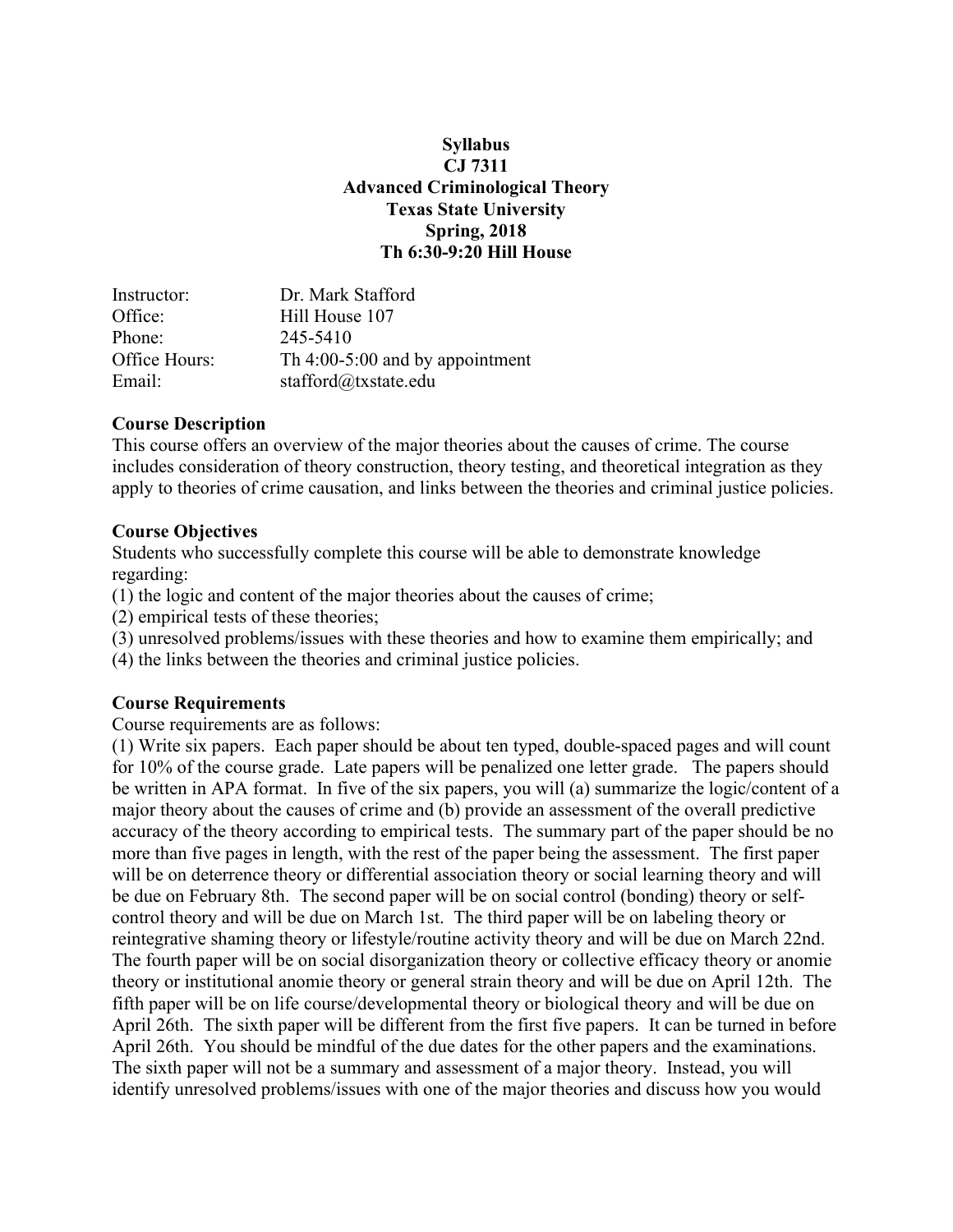address them empirically. This might include a research design, or it might be a general research strategy that you would adopt. Each of you will make a 20-minute oral presentation of this paper on April 26th.

**Important note: For the last paper, students can write an empirical piece that brings data to bear on one of the theories covered in the course. If this option is chosen, the paper should be about 20 pages in length, and it will count for two papers – one of the first five papers and the last paper.**

### **Another important note: It is unacceptable to submit papers written in whole or in part for other courses.**

(2) There will be two examinations that will consist of short-answer questions requiring a thorough understanding of the readings and lecture materials. You will be asked on each examination to define/discuss key concepts (e.g., social disorganization)/principles (e.g., principle of differential association) in theories about the causes of crime and deviance. The first will be a take-home examination that will be distributed at the end of class on March 8th and will be due on March 15th. The first examination will count for 15% of the course grade. The second examination will be comprehensive and count for 25% of the course grade. It will be an in-class examination on May 3rd.

(3) Class attendance and participation are mandatory.

### **Grading**

Six papers, 100 points each First examination, 100 points Second examination, 100 points

To compute weighted point total:

(1) Multiply points for each paper by .1 (each paper counts for 10% of course grade).

(2) Multiply points for the first examination by .15 (the first examination counts for 15% of course grade).

(3) Multiply points for the second examination by .25 (the second examination counts for 25% percent of course grade).

 $(4)$  Add points from  $(1)$ ,  $(2)$ , and  $(3)$  above.

Conversion of weighted point total to letter grade:

 $90-100 - A$ 80-89 - B 70-79 - C  $60-69 - D$ 59 or less  $- F$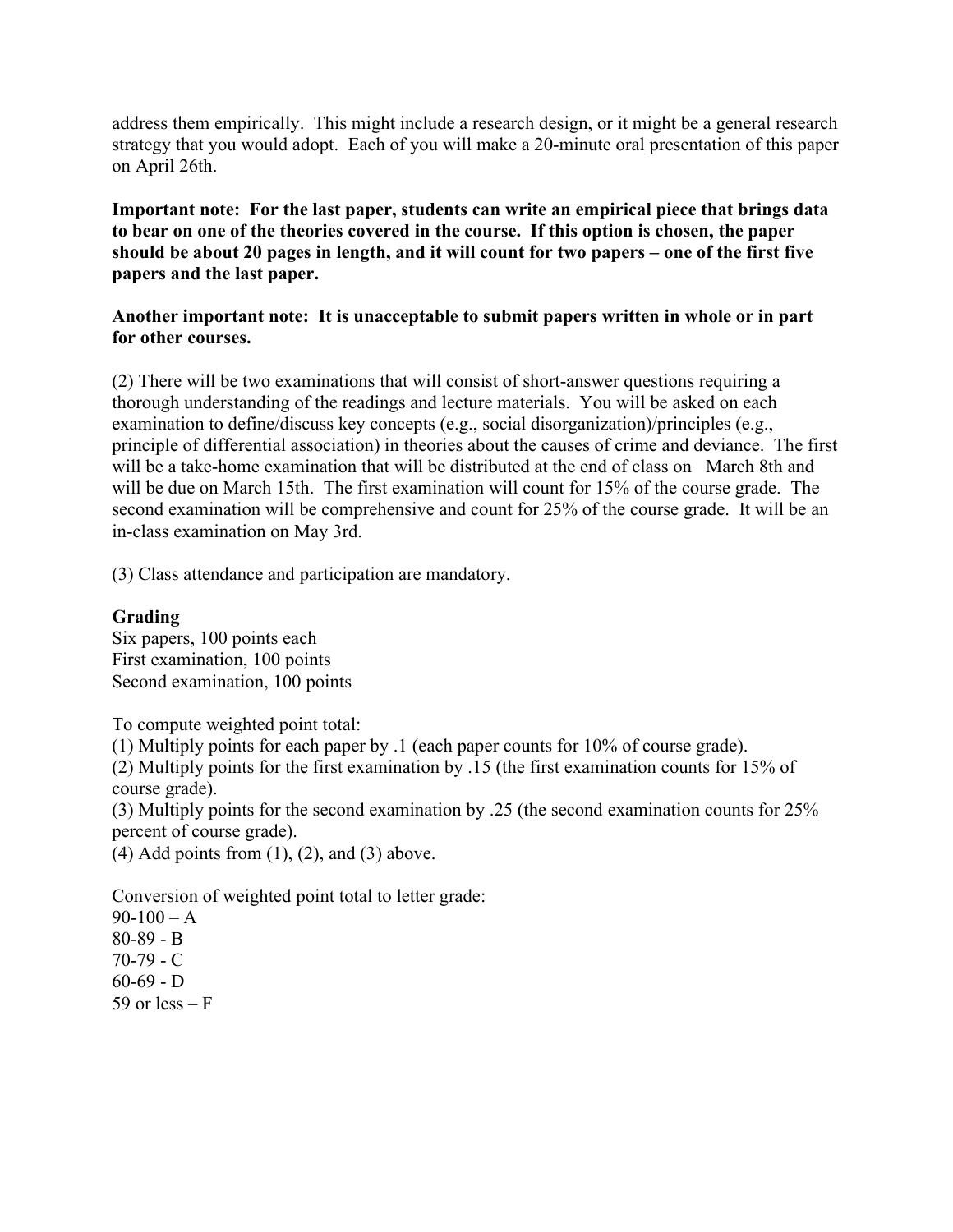### **Policies**

I will discuss appropriate accommodations that you may require as a student with a disability. Before accommodations will be made, you may be required to provide proper documentation.

## **Texas State University Honor Code**

As members of a community dedicated to learning, inquiry, and creation, the students, faculty, and administration of our University live by the principles in this Honor Code. These principles require all members of this community to be conscientious, respectful, and honest. WE ARE CONSCIENTIOUS. We complete our work on time and make every effort to do it right. We come to class and meetings prepared and are willing to demonstrate it. We hold ourselves to doing what is required, embrace rigor, and shun mediocrity, special requests, and excuses.

WE ARE RESPECTFUL. We act civilly toward one another and we cooperate with each other. We will strive to create an environment in which people respect and listen to one another, speaking when appropriate, and permitting other people to participate and express their views. WE ARE HONEST. We do our own work and are honest with one another in all matters. We understand how various acts of dishonesty, like plagiarizing, falsifying data, and giving or receiving assistance to which one is not entitled, conflict as much with academic achievement as with the values of honesty and integrity.

ADDRESSING ACTS OF DISHONESTY

Students accused of dishonest conduct may have their cases heard by the faculty member. The student may also appeal the faculty member's decision to the Honor Code Council. Students and faculty will have the option of having an advocate present to insure their rights. Possible actions that may be taken range from exoneration to expulsion.

The policies and procedures regarding Honor Code violations are outlined at http://policies.txstate.edu/university-policies/07-10-01.html

## **Required Readings**

Michael Gottfredson and Travis Hirschi's *A General Theory of Crime*, 1990. Marcus Felson and Mary Eckert's *Crime and Everyday Life*, 2016. John Laub and Robert Sampson's *Shared Beginnings, Divergent Lives*, 2003.

Other required readings are available on TRACS.

# **Schedule and Required Readings**

## **January 18 Introduction and Metatheory**

(1) Robert Agnew's "Determinism, Indeterminism, and Crime," *Criminology*, 1995.

(2) Daniel Mears and Mark Stafford's "Central Analytical Issues in the Generation of Cumulative Sociological Knowledge," *Sociological, Focus*, 1992. (3) Mark Stafford and Daniel Mears' "Causation, Theory, and Policy in the Social Sciences," in *Emerging Trends in the Social and Behavioral Sciences*, 2015. (4) Jack Gibbs' "Seven Dimensions of the Predictive Power of Sociological Theories," *National Journal of Sociology*, 1997. (5) Lynn Exum and Cristina Layana's "A Test of the Predictive Validity of

Hypothetical Intentions to Offend," *Journal of Crime and Justice*, 2016.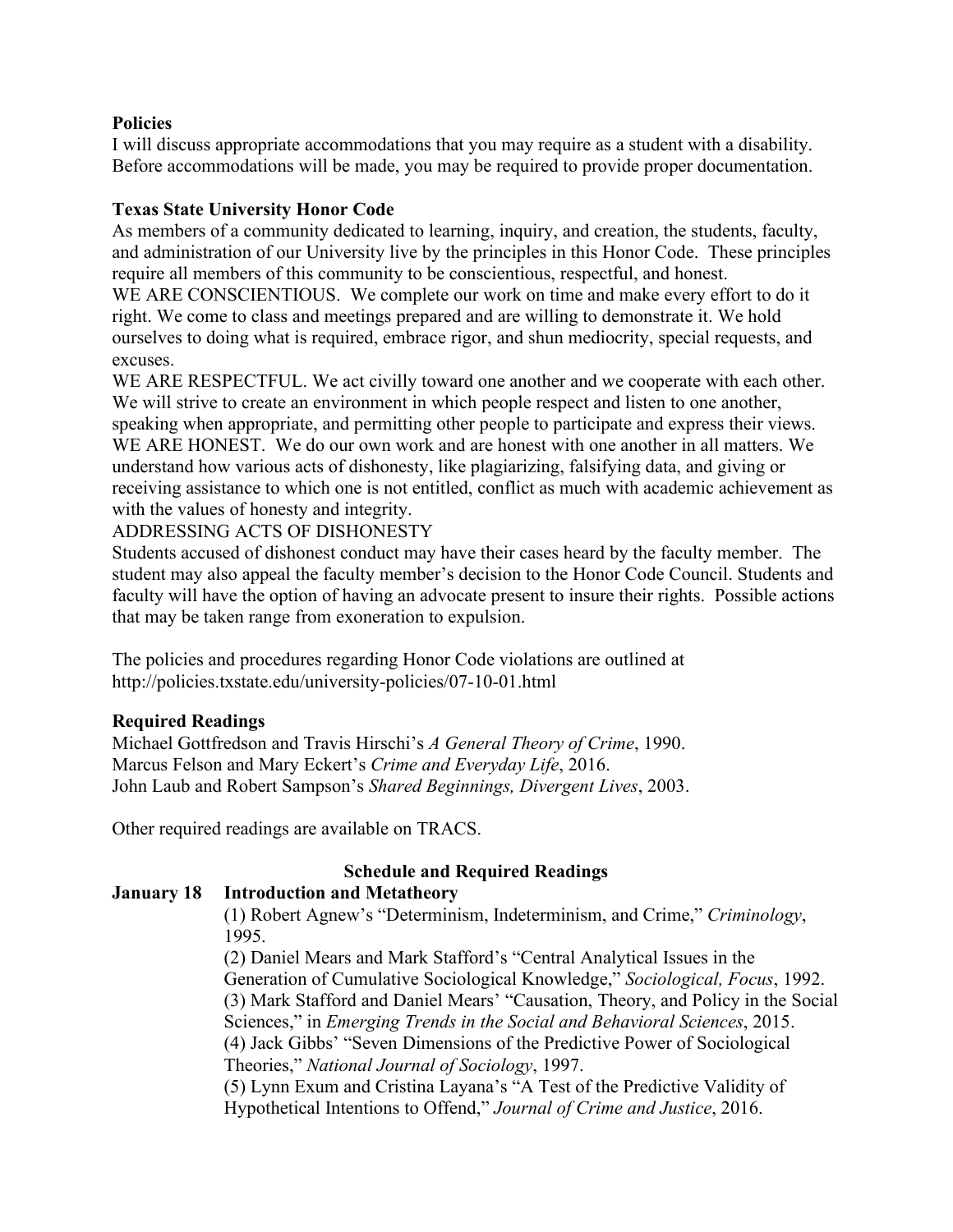### **January 25 Deterrence**

(1) Greg Pogarsky et al.'s "Modeling Change in Perceptions about Sanction Threats," *Journal of Quantitative Criminology*, 2004.

(2) Alicia Sitren and Brandon Applegate's "Testing the Deterrent Effects of Personal and Vicarious Experience with Punishment and Punishment Avoidance," *Deviant Behavior*, 2007.

(3) Mark Stafford and Mark Warr's "A Reconceptualization of General and Specific Deterrence," *Journal of Research in Crime and Delinquency*, 1993. (4) Christopher Watling et al.'s "Applying Stafford and Warr's Reconceptualization of Deterrence Theory to Drug Driving," *Accident Analysis and Prevention*, 2010.

## **February 1 Differential Association/Social Learning**

(1) Ronald Akers et al.'s "Social Learning and Deviant Behavior," *American Sociological Review*, 1979.

(2) Raymond Paternoster et al.'s "The Causal Impact of Exposure to Deviant Peers," *Journal of Research in Crime and Delinquency*, 2012.

(3) Daniel Ragan's "Revisiting 'What They Think,'" *Criminology*, 2014.

(4) Gregory Zimmerman and Bob Vasquez's "Decomposing the Peer Effect on Adolescent Substance Use," *Criminology*, 2011.

(5) Glenn Walter's "Proactive Criminal Thinking and the Transmission of Differential Association," *Criminal Justice and Behavior*, 2015.

## **February 8 First Paper Due**

#### **February 8 Social Control (Bonding)**

(1) Jeffrey Bouffard and Stephen Rice's "The Influence of the Social Bond on Self-Control at the Moment of Decision," *American Journal of Criminal Justice*, 2011.

(2) Travis Hirschi's "On the Compatibility of Rational Choice and Social Control Theories of Crime," in *The Reasoning Criminal*, 1986.

(3) Machteld Hoeve et al.'s "The Relationship between Parenting and Delinquency," *Journal of Abnormal Child Psychology*, 2009.

(4) Jeffrey Ward et al.'s "Hirschi's Redefined Self-Control," *Crime and Delinquency*, 2012.

## **February 15 No Class (ACJS – February 13-17)**

## **February 22 Self-Control**

(1) Michael Gottfredson and Travis Hirschi's *A General Theory of Crime*, 1990. (2) Olena Antonaccio and Charles Tittle's "Morality, Self-Control, and Crime," *Criminology*, 2008.

(3) Harold Grasmick et al.'s "Testing the Core Empirical Implications of Gottfredson and Hirschi's General Theory of Crime," *Journal of Research in Crime and Delinquency*, 1993.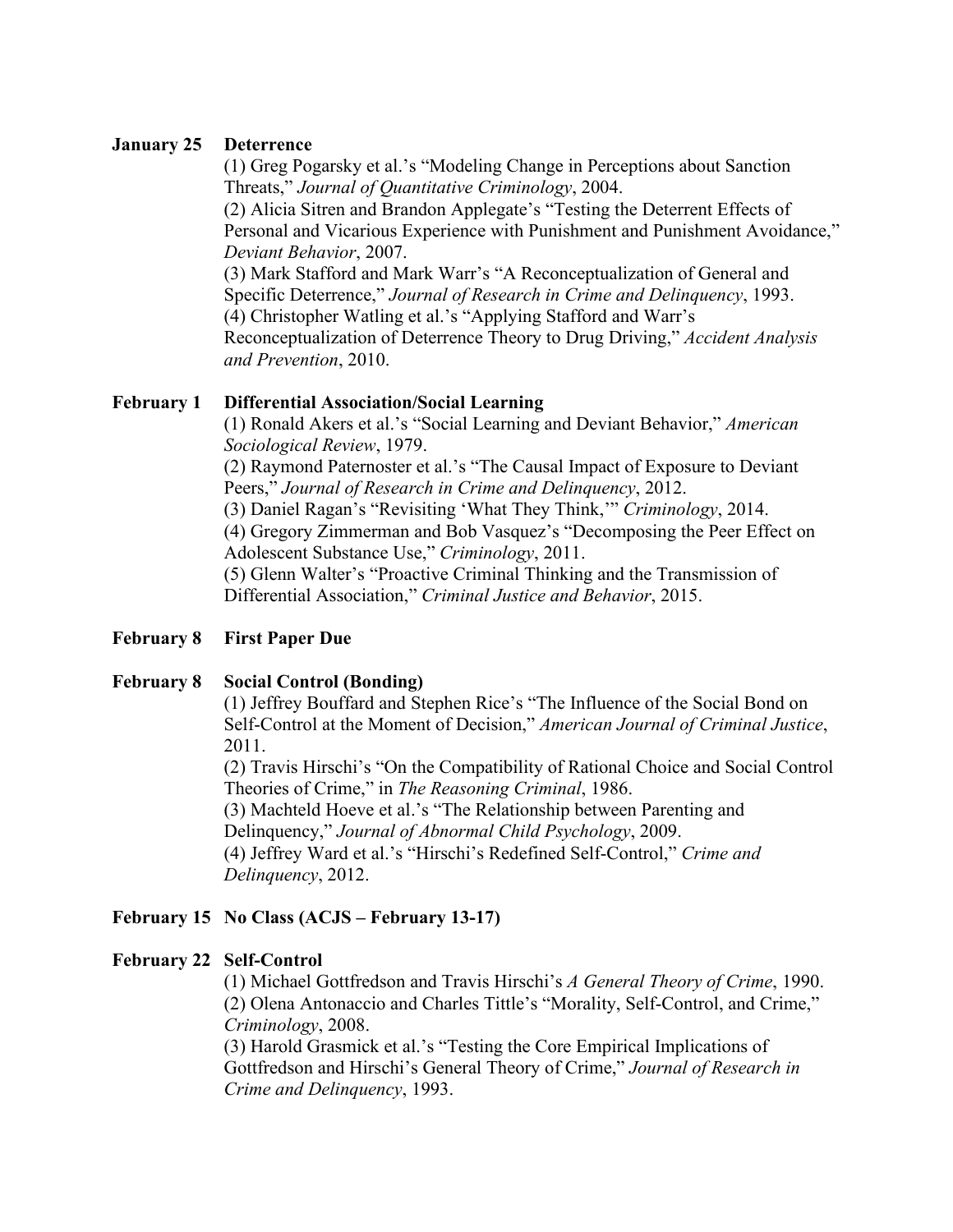(4) Carter Hay and Walter Forrest's "The Development of Self-Control," *Criminology*, 2006. (5) Travis Hirschi and Michael Gottrfredson's "In Defense of Self-Control," *Theoretical Criminology*, 2000. (6) Bruce Arneklev et al.'s "Testing the General Theory of Crime," *Western Criminology Review*, 2006. (7) Alex Piquero et al.'s "Does Self-Control Affect Survey Response? *Criminology*, 2000.

# **March 1 Second Paper Due**

## **March 1 Labeling/Reintegrative Shaming**

(1) Jon Bernburg et al.'s "Official Labeling, Criminal Embededness, and Subsequent Delinquency," *Journal of Research in Crime and Delinquency*, 2006. (2) Andy Hochstetler et al.'s "'That's Not Who I Am,'" *Justice Quarterly*, 2010. (3) Akiva Liberman et al.'s "Labeling Effects of First Juvenile Arrests," *Criminology*, 2014.

(4) Lonnie Schaible and Lorine Hughes' "Crime, Shame, Reintegration, and Cross-National Homicide," *The Sociological Quarterly*, 2011.

(5) Tom Tyler et al.'s "Reintegrative Shaming, Procedural Justice, and Recidivism," *Law and Society Review*, 2007.

## **March 8 Lifestyle/Routine Activity**

(1) Marcus Felson and Mary Eckert's *Crime and Everyday Life*, 2016. (2) Martin Andresen's "A Spatial Analysis of Crime in Vancouver, British Columbia," *The Canadian Geographer*, 2006. (3) Lawrence Cohen and Marcus Felson's "Social Change and Crime Rate Trends," *American Sociological Review*, 1979. (4) Jackson Bunch et al.'s "Demographic Characteristics and Victimization Risk," *Crime and Delinquency*, 2012. (5) Joe Bannister et al.'s "Place and Time in the Criminology of Place," *Theoretical Criminology*, 2017. (6) Pamela Wilcox and Francis Cullen's "Situational Opportunity Theories of Crime," *Annual Review of Criminology*, 2017.

## **March 8 Take-Home Examination Distributed**

- **March 15 Take-Home Examination Due**
- **March 15 No Class – (Spring Break – March 11-18)**
- **March 22 Third Paper Due**
- **March 22 Social Disorganization/Collective Efficacy**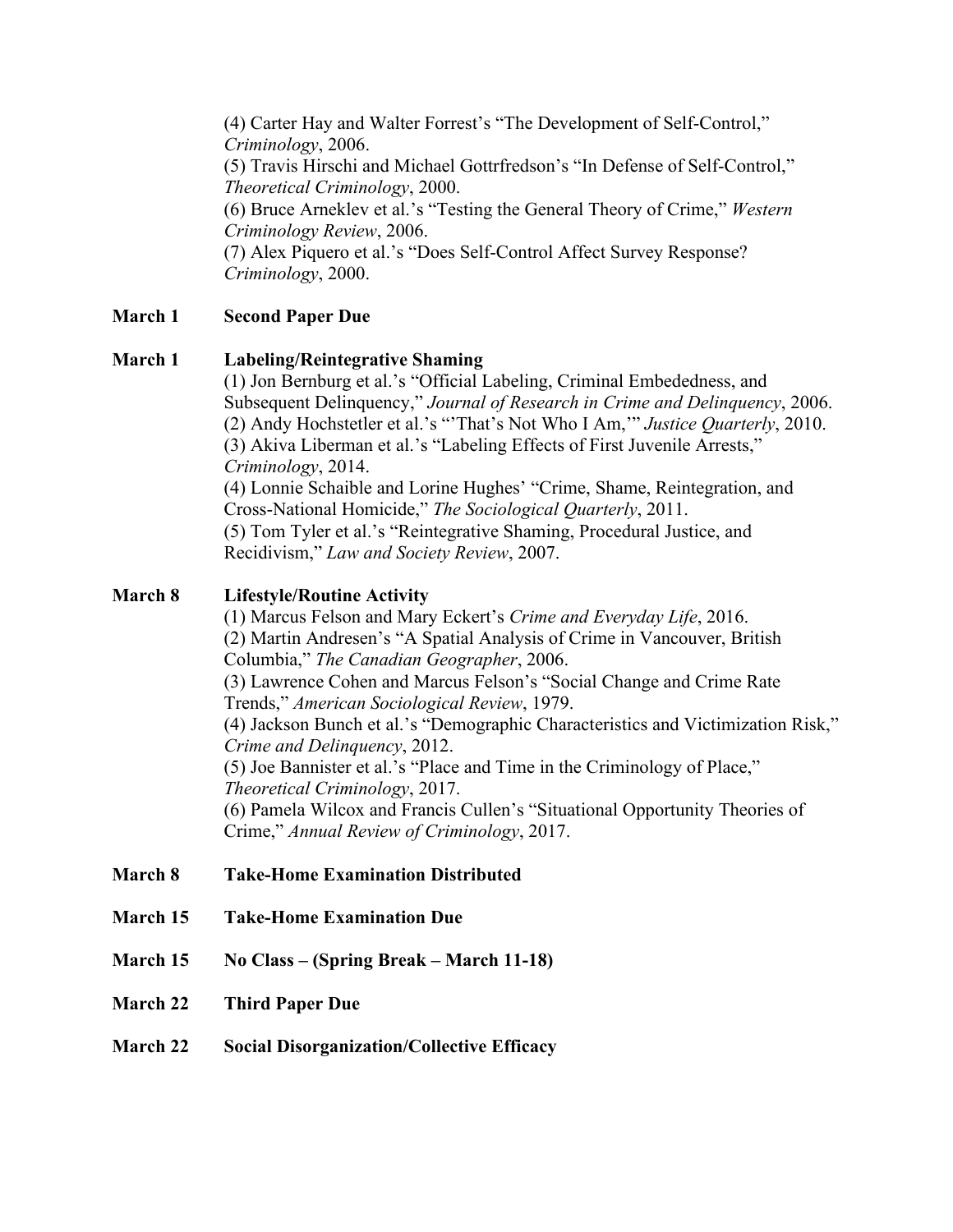(1) Candice Odgers et al.'s "The Protective Effects of Neighborhood Collective Efficacy on British Children Growing Up in Deprivation," *Developmental Psychology*, 2009.

(2) Robert Sampson and Byron Groves' "Community Structure and Crime," *American Journal of Sociology*, 1989.

(3) Robert Sampson et al.'s "Civil Society Reconsidered," *American Journal of Sociology*, 2005.

(4) Wouter Steenbeek and John Hipp's "A Longitudinal Test of Social Disorganization Theory," *Criminology*, 2011.

# **March 29 Anomie/Strain/Institutional Anomie**

(1) Eric Baumer's "Untangling Research Puzzles in Merton's Multilevel Anomie Theory," *Theoretical Criminology*, 2007.

(2) Mitchell Chamlin and John Cochran's "An Evaluation of the Assumptions that Underlie Institutional Anomie Theory," *Theoretical Criminology*, 2007.

(3) Robert Merton's "Social Structure and Anomie," *American Sociological Review*, 1938.

(4) Travis Pratt and Francis Cullen's "Assessing Macro-Level Predictors and Theories of Crime," in *Crime and Justice*, 2005.

(5) Olena Antonacccio et al.'s "Anomic Strain and External Constraints," *International Journal of Offender Therapy and Comparative Criminology*, 2014.

# **April 5 General Strain**

(1) Robert Agnew's "Dire Forecast," *Theoretical Criminology*, 2011.

(2) Ekaterina Botchkovar et al.'s "General Strain Theory," *Criminology*, 2009.

(3) Giacinto Froggio and Robert Agnew's "The Relationship between Crime and 'Objective' versus 'Subjective' Strains," *Journal of Criminal Justice*, 2007. (4) Wesley Jennings et al.'s "Gender and General Strain Theory," *Journal of Criminal Justice*, 2009.

# **April 12 Fourth Paper Due**

# **April 12 Life Course/Developmental**

(1) John Laub and Robert Sampson's *Shared Beginnings, Divergent Lives*, 2003. (2) Terrie Moffitt's "Adolescence-Limited and Life-Course-Persistent Antisocial Behavior," *Psychological Review*, 1993.

(3) Edward Mulvey et al.'s "Trajectories of Desistance and Continuity in Antisocial Behavior Following Court Adjudication among Serious Adolescent Offenders," *Development and Psychopathology*, 2010.

(4) Daniel Nagin and Richard Tremblay's "Developmental Trajectory Groups," *Criminology*, 2005.

(5) Robert Sampson and John Laub's "A Life-Course View of the Development of Crime," *Annals of the American Academy of Political and Social Science*, 2005.